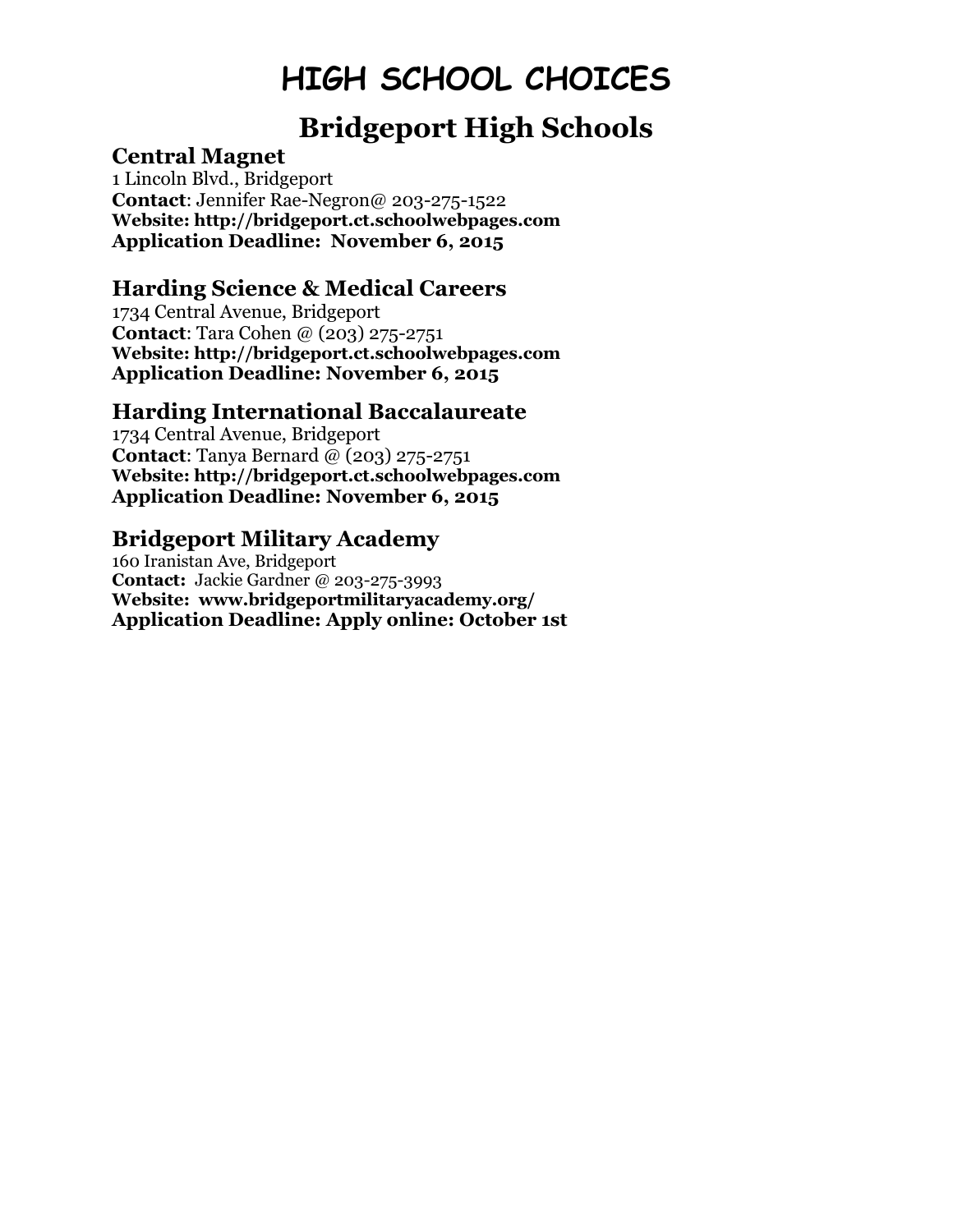# **Inter-district High Schools**

**Aquaculture Regional School** 60 St. Stephens Road, Bridgeport

**Contact**: Finette Lafontant @ 203-275-2945 **Website: http://bridgeport.ct.schoolwebpages.com Open House: 10/7/15 or 11/12/15 @ 6:30 Application Deadline: November 6, 2015**

#### **Center for Global Studies**

300 Highland Avenue, Norwalk **Contact**: Ms. Cawley @ 203-852-9488 ext. 2 **Website: www.centerglobalstudies.org Open House: 10/29/15 0r 11/17/15 @ 6:30 Application Deadline**: **December 5, 2015 Language Focus: Chinese, Japanese, Middle East**

#### **Fairchild Wheeler Inter-district Magnet**

840 Old Town Road, Bridgeport **Contact:** Lindsey Ciocci @ 203-275-3350 **Website:** http://fairchildwheeler.org/ **Application Deadline**: **Apply online: October 1st**

#### **Regional Center for the Arts**

25 Oakview Drive, Trumbull **Contact**: Scott Handley @ handleyj@ces.k-12.ct.us **Website**: **http://www.ces.k12.ct.us Open House: 11/12/15 or 2/4/16 @ 7pm Application Deadline**: **Apply online**

#### **Trumbull Agriscience Center**

536 Daniels Farm Road, Trumbull **Contact**: 203-452-4200 **Website: http://www.trumbullps.org/ths/ag/ Open house: 11/5/15 @ 5:30 or 6:30 Application Deadline**: **November 6, 2015**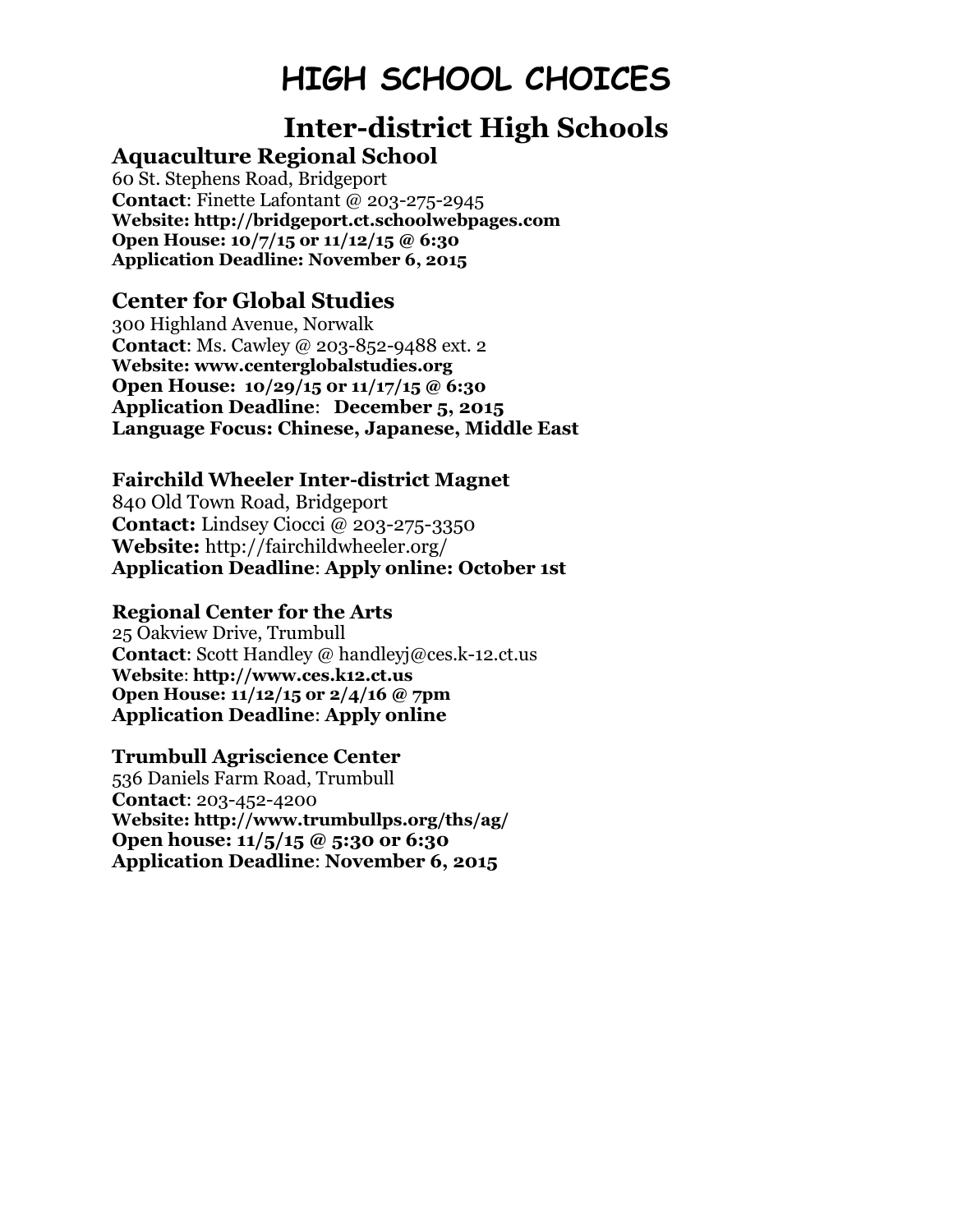### **Technical High Schools**

**Website: http://www.cttech.org Application Deadline: November 6, 2015**

#### **Bullard Havens, Bridgeport**

**Contact**: Jean Marconi @ 203-579-6333 ext. 6487 **Open House: 10/28/15 @ 5:30**

**Platt, Milford Contact**: Jennifer Farley @ 203-783-5315 **Open House: 10/27/15 @ 5:30**

**Emmett O'Brien,** 

**Contact:** Debra Anderson @ 203-732-1800 **Open House: 10/29/15 @ 5pm**